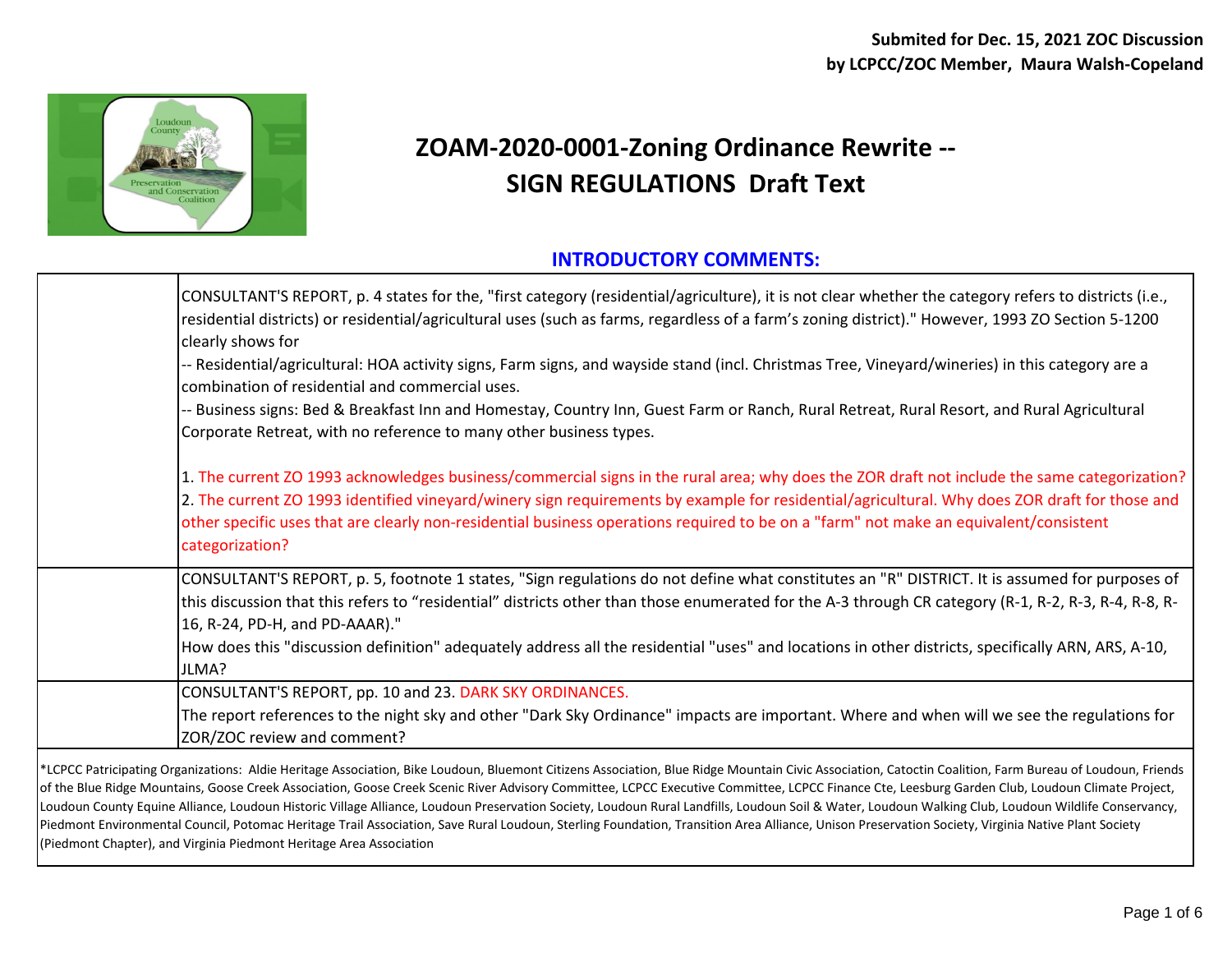| DECEMBER 15, 2021 ZOC AGENDA DISCUSSION TOPICS                                                                                                      |
|-----------------------------------------------------------------------------------------------------------------------------------------------------|
|                                                                                                                                                     |
| CONSULTANT'S REPORT, p. 7 Farm Signs --                                                                                                             |
| The report defines "Farm signs" as "Sign erected or maintained on any farm by the owner or tenant of such farm and relating solely to farm or       |
| horticultural produce, livestock, silviculture, or services sold, produced, manufactured or furnished on such farm."                                |
| We are back again to the question, "What is the definition of a FARM?"                                                                              |
| IF any type of business operation is required by Code of Virginia (e.g., Sec. 4.1-206.1) to                                                         |
| -- be located on a farm in the Commonwealth on land zoned agricultural and owned or leased, and                                                     |
| - agricultural products, including barley, other grains, hops, or fruit, used by such brewery in the manufacture of its beer are grown on the       |
| farm"                                                                                                                                               |
| But does NOT produce the requirements outlined in Code of VA, then                                                                                  |
| -- does it qualify as a "farm"? and                                                                                                                 |
| -- if not, should the business operation be reclassified as a commercial business instead of a "farm" for the purposes of sign regulations?         |
| CONSULTANT'S REPORT, p. 15. Consultants confirm that, "the County can set different sign type, dimensional and design standards by zoning           |
| district. This should reflect the district character, which in turn relates to the policy area and place types established by the Comprehensive     |
| Plan."                                                                                                                                              |
| The ZOR draft does provide different sign regulation categories at a lower level than zoning district for TPA, SPA and UPA (i.e., the categories of |
| commercial vs. employment/industrial vs. urban/mixed use. Therefore, why were similar sub-categorizations not applied to Rural?                     |
| CONSULTANT'S REPORT, p. 20                                                                                                                          |
| Just to see if you're reading comments, my favorite sentence for this topic -- Pedestrian and Transit Users: " pedestrians tend to move at          |
| much slower speeds than motorists " I sure hope so, unless you've been watching too many superhero movies?!?                                        |

**DECEMBER 15, 2021 ZOC AGENDA DISCUSSION TOPICS**

**Section COMMENTS TO DRAFT TEXT -- USE SPECIFIC STANDARDS**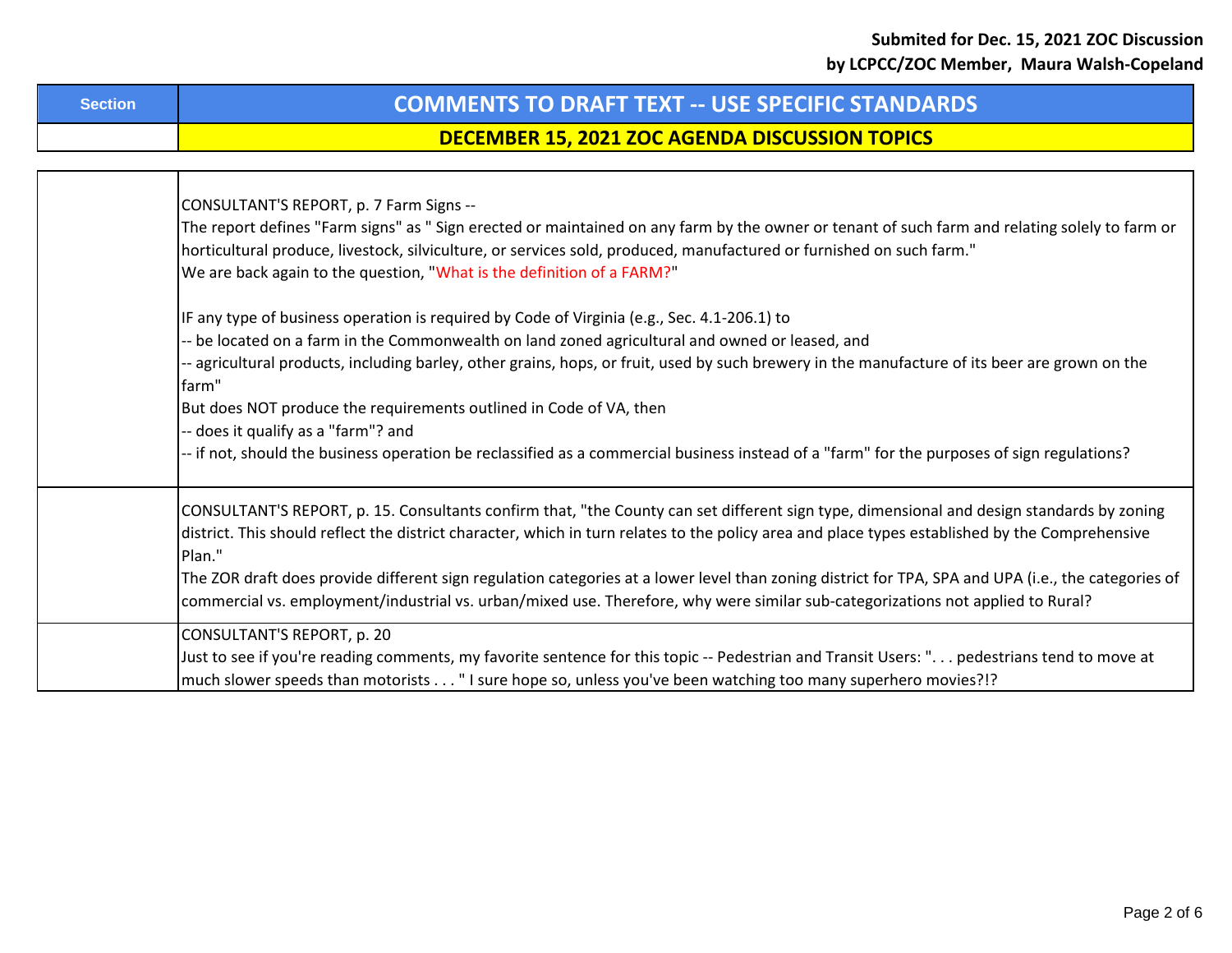| <b>Section</b>          | <b>COMMENTS TO DRAFT TEXT -- USE SPECIFIC STANDARDS</b>                                                                                             |
|-------------------------|-----------------------------------------------------------------------------------------------------------------------------------------------------|
|                         | <b>6.01 APPLICATION OF SIGN REGULATIONS</b>                                                                                                         |
|                         | As indicated in the comments to the Consultant's report, there may be a significant inconsistency/conflict or fatal flaw in the proposed ZOR Sign   |
|                         | Ordinance. The "Purpose" section includes                                                                                                           |
|                         | -- "Ensure the compatibility of signs with land uses,"                                                                                              |
|                         | -- "Protect property values by facilitating the harmony between residential and commercial uses"                                                    |
|                         | -- "Complement the character of the comprehensive plan policy areas" and                                                                            |
|                         | -- "Preserve the residential character of residential neighborhoods."                                                                               |
|                         | However, it has applied only one sign category to over 200,000 acres covering ARN, ARS, and A-10, all lumped as "rural."                            |
|                         | This lump "rural" categorization is conflicting and inconsistent with other policy areas/districts that identify sign regulations in the matrices   |
|                         | differently for "residential" versus "commercial."                                                                                                  |
|                         | This is where "residential" as a "use" creates a major problem, because applying only one set of regulations for all "rural" completely             |
|                         | ignores/negates the fact that there are both residential and rural economy/business/commercial uses outside of the Suburban Commercial (SC),        |
|                         | Rural Commercial (RC), and Village Commercial (VC) districts.                                                                                       |
|                         | Can Rural as a category be further broken down with two columns for all matrices?                                                                   |
|                         | <b>RURAL</b>                                                                                                                                        |
|                         | Rural Res Rural Econ/Comm/Bus                                                                                                                       |
| 6.03(F)                 | 6.03 PROHIBITED SIGNS, F. Attention-Getting Devices. How is a "feather flag" classified? Should Feather flags be included in the list of prohibited |
|                         | signs as they have been increasing used all over the County and are a distraction to drivers and cause clutter?                                     |
|                         | 6.04 FREESTANDING SIGNS. Can and will matrices for Ground Signs, Pole Signs and Sidewalk Signs differentiate the lump category of "Rural" and       |
|                         | "Rural Res" and Rural Econ/comm/biz"?                                                                                                               |
|                         | 6.04-1 FREESTANDING SIGNS. Ground Signs, Commercial                                                                                                 |
|                         | Commercial signs total more square footage than currently allowed especially for some commercial entities.                                          |
| 6.04-1 Ground           | Constituent Comment: "It seems that because we now need everyone in one "pot" so to speak, we are changing the ordinance to allow for the           |
| <b>Signs Commercial</b> | biggest sign allowed now to be allowed for everyone. The entire character of the County would change from one where without knowing why,            |
|                         | we feel more comfortable in Loudoun than in nearby Fairfax where signs assault the eye in Commercial areas. We breath a sign of relief when         |
|                         | we get to Loudoun. Don't change that."                                                                                                              |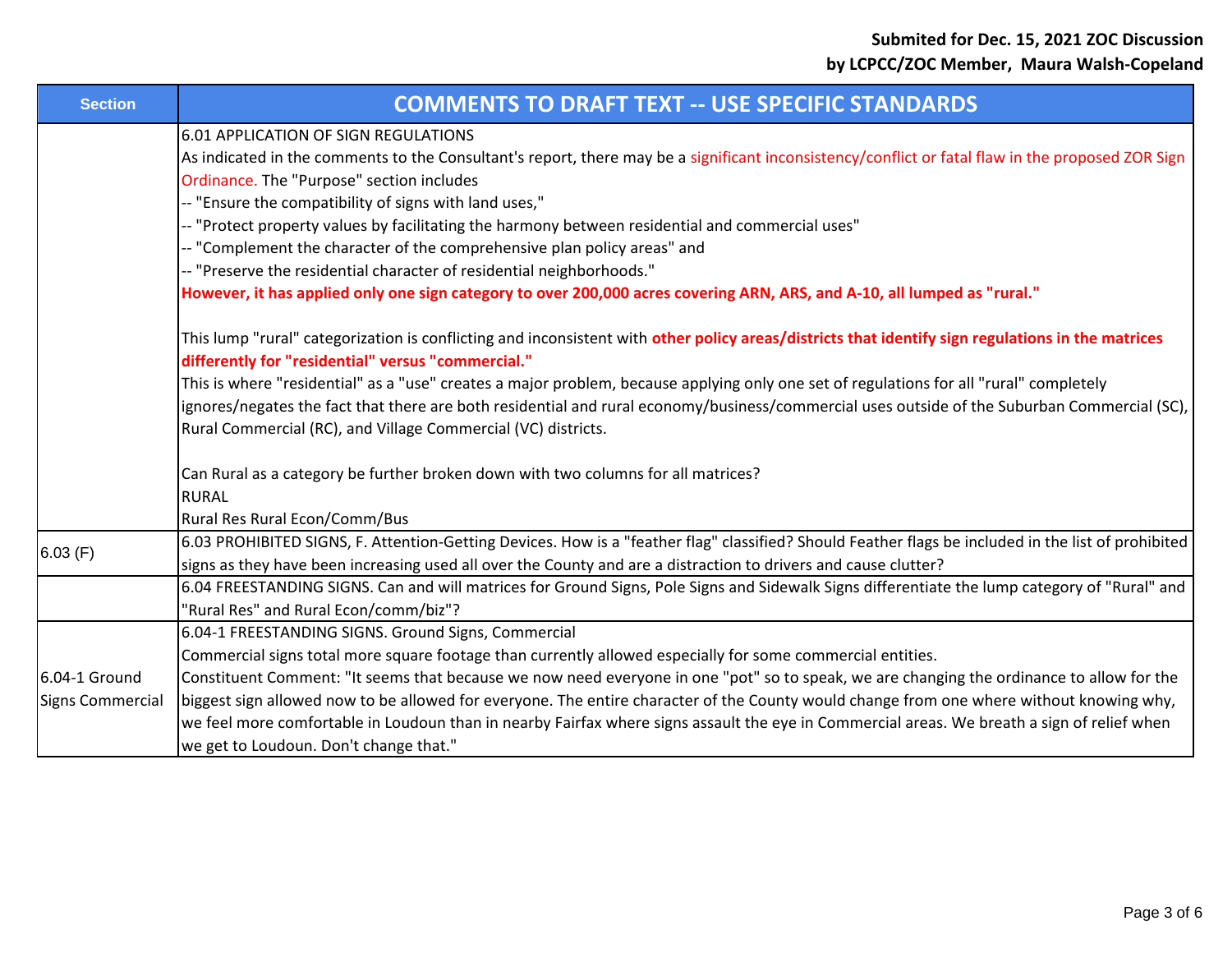| <b>Section</b>                                                        | <b>COMMENTS TO DRAFT TEXT -- USE SPECIFIC STANDARDS</b>                                                                                                                                                                                                                                                                                                                                                                                                                                                                                                                                                                                                                                                                                                                                                                                                                                                                                                                                                                                                                                                                                                                                                                                                                                                                                                                                                                                                                                                                                                                                                                                                                                                                                                                                                                                                                                                                                                                                                                                                                                                                                                                                                                                                                                                                                                                                                |
|-----------------------------------------------------------------------|--------------------------------------------------------------------------------------------------------------------------------------------------------------------------------------------------------------------------------------------------------------------------------------------------------------------------------------------------------------------------------------------------------------------------------------------------------------------------------------------------------------------------------------------------------------------------------------------------------------------------------------------------------------------------------------------------------------------------------------------------------------------------------------------------------------------------------------------------------------------------------------------------------------------------------------------------------------------------------------------------------------------------------------------------------------------------------------------------------------------------------------------------------------------------------------------------------------------------------------------------------------------------------------------------------------------------------------------------------------------------------------------------------------------------------------------------------------------------------------------------------------------------------------------------------------------------------------------------------------------------------------------------------------------------------------------------------------------------------------------------------------------------------------------------------------------------------------------------------------------------------------------------------------------------------------------------------------------------------------------------------------------------------------------------------------------------------------------------------------------------------------------------------------------------------------------------------------------------------------------------------------------------------------------------------------------------------------------------------------------------------------------------------|
| 6.04-1 Ground<br>Signs Rural                                          | 6.04-1 FREESTANDING SIGNS. Ground Signs, Rural<br>Rural sign allowances are a huge increase over what is allowed now. For example, home occupations are allowed 2 sf and B&Bs, 4 sf in the<br>current ordinance and would be allowed up to 45 sf in this proposal. Signs of 4 sf are easily seen on rural roads; there is no other human clutter<br>to interfere with the view. One might think that signs of almost 7 ft by 7 ft would be appropriate for farms of 100 acres or more. However, these<br>proposals would allow these large signs anywhere in the Rural areas.<br>Categorizing all of ARN, ARS and A-10 as "rural" in the Rural areas is a misnomer. Although many areas are still generally rural, there are more<br>and more smaller lots (many grandfathered A-3 and newer cluster lots) and many more coming. These are "suburban-like" type developments<br>within the Rural districts.<br>Would 45 sf signs be appropriate in these development areas? Would housing developments in the other Neighborhood/Residential/Suburban<br>areas (UPA/SPA/TPA) want signs this big in neighbors yards? (No, they would not.) Many of these suburban incursions in the rural areas look like<br>developments in Suburban districts, houses all along the roads and acreage out back. In addition, lighting of these signs would be allowed just as<br>it will be in heavy use areas such as Commercial.<br>If a residence on 25 acres, with neighbors on 3-5 acre lots closer to the road put up a 45 sf sign, would it impinge on the "rural" nature? Yes.<br>In a similar manner, would such a sign for a rural business on 25 acres with neighbors on 3-5 acre lots also impinge on the rural character as<br>described in the Purpose section? Also, yes.<br>Are large signs needed or should they be allowed with the increased use of GPS and internet "tour maps" to locate Loudoun's great farm<br>markets, wineries, breweries and such rather than the possibility of large signs? This points to the need for additional sign regulation review and<br>categorization for "rural." Large signs in rural "residential" areas would add to the woes of many narrow dirt roads.<br>Constituent comment: "Let's not throw out the baby with the bath water and clutter our rural areas so much that they become unattractive.<br>That will hurt businesses as well as homeowners." |
| 6.0.4-2 Rural Pole<br>Signs                                           | 6.04-1 FREESTANDING SIGNS. Pole Signs, Rural<br>The section permits 45 sf (almost 7 sq feet) for all uses (with over 5 acres); the same as allowed in Commercial areas of the County. This drives<br>up the rural clutter and interferes with the rural nature for the many, and rising, number of homeowners. Our rural areas would be greatly<br>changed by these large signs. Lighting of these signs would be allowed just as it will be in heavy use areas such as Commercial.                                                                                                                                                                                                                                                                                                                                                                                                                                                                                                                                                                                                                                                                                                                                                                                                                                                                                                                                                                                                                                                                                                                                                                                                                                                                                                                                                                                                                                                                                                                                                                                                                                                                                                                                                                                                                                                                                                                    |
| 6.0.4 Commercial,<br>Employment/Indus<br>trial and<br>Urban/Mixed Use | 6.04- FREESTANDING SIGNS. Commercial, Employment/Industrial and Urban/Mixed Use<br>By lumping all in one category, this draft allows for the large signs now allowed in our biggest heavy use district to be used in all of them.<br>Constituent comment: "We hope these will be restricted to viewing within the complex and not viewable from any road. Digital signs are very<br>distracting for drivers, especially those with changing messages. We note the fact that our eyes are torn from the road unwillingly to the ever-<br>changing digital signs at schools. Such signs are frequently followed by stoplights, or, school children walking where they should not be."                                                                                                                                                                                                                                                                                                                                                                                                                                                                                                                                                                                                                                                                                                                                                                                                                                                                                                                                                                                                                                                                                                                                                                                                                                                                                                                                                                                                                                                                                                                                                                                                                                                                                                                    |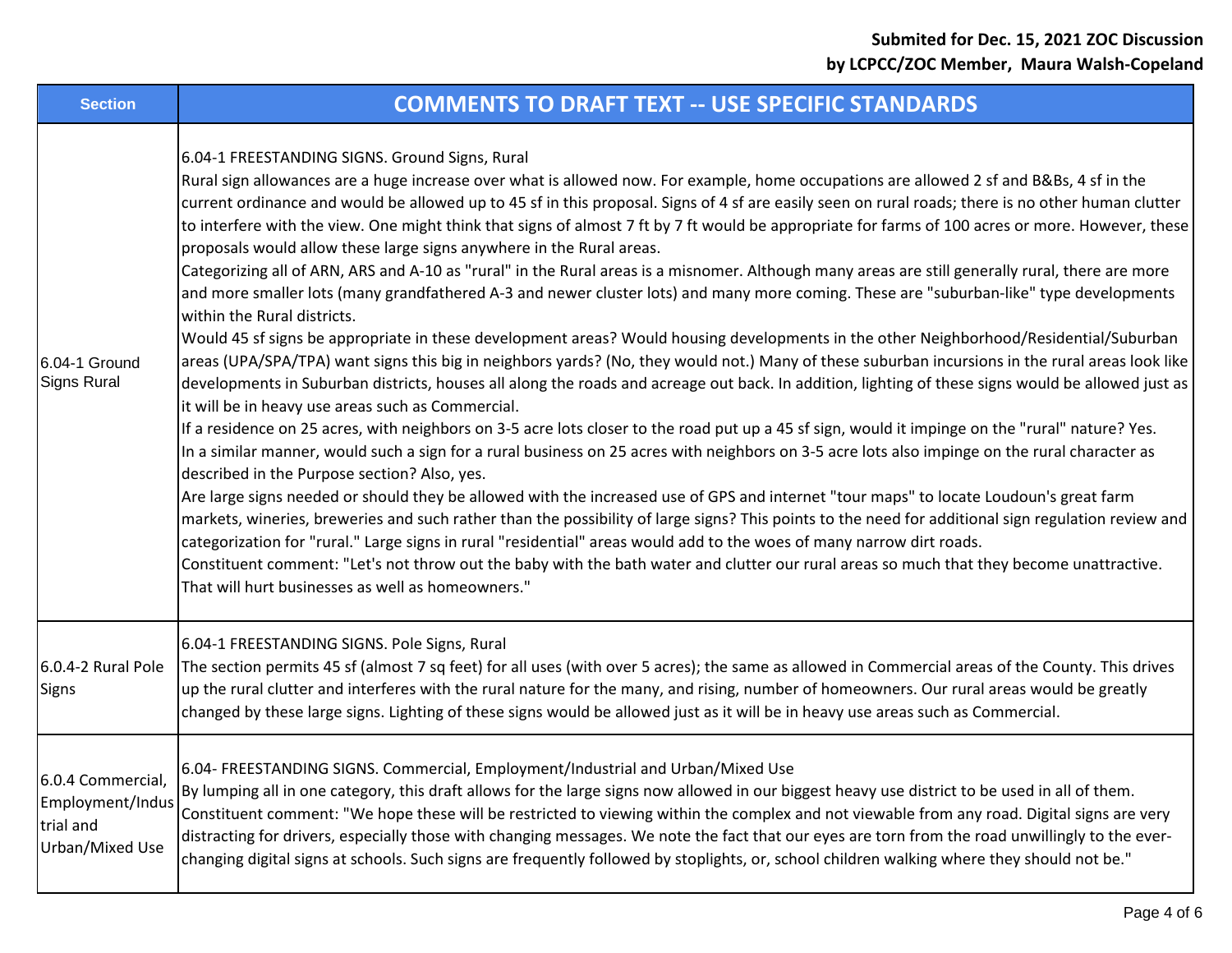| <b>Section</b>                    | <b>COMMENTS TO DRAFT TEXT -- USE SPECIFIC STANDARDS</b>                                                                                                                                                                                                                                                                                                                                                                                                                                                                                                                                                                                                                                                                                                                                                                                                                                                                                                                                                                                                                                                                                                                                                                      |
|-----------------------------------|------------------------------------------------------------------------------------------------------------------------------------------------------------------------------------------------------------------------------------------------------------------------------------------------------------------------------------------------------------------------------------------------------------------------------------------------------------------------------------------------------------------------------------------------------------------------------------------------------------------------------------------------------------------------------------------------------------------------------------------------------------------------------------------------------------------------------------------------------------------------------------------------------------------------------------------------------------------------------------------------------------------------------------------------------------------------------------------------------------------------------------------------------------------------------------------------------------------------------|
|                                   | 6.05 ATTACHED SIGNS. Can and will matrices for Wall and Window signs differentiate the lump category of "Rural" and "Rural Res" and Rural<br>Econ/comm/biz"?                                                                                                                                                                                                                                                                                                                                                                                                                                                                                                                                                                                                                                                                                                                                                                                                                                                                                                                                                                                                                                                                 |
| 6.05-1 Wall Signs                 | 6.05 ATTACHED SIGNS, Wall Signs. Greatly appreciate having no animated signs which really distract drivers attention from the road.<br>Larger signs are allowed in rural areas than in other residential areas. Residential areas in the rural areas are not protected.<br>Will this inconsistency be reviewed and rectified by before the 90-day referral?                                                                                                                                                                                                                                                                                                                                                                                                                                                                                                                                                                                                                                                                                                                                                                                                                                                                  |
|                                   | 6.06 INCIDENTAL SIGNS. Can and will matrices for Banner Incidental Signs, Generally (E.) differentiate the lump category of "Rural" and "Rural<br>Res" and Rural Econ/comm/biz"?                                                                                                                                                                                                                                                                                                                                                                                                                                                                                                                                                                                                                                                                                                                                                                                                                                                                                                                                                                                                                                             |
| 6.06-Incidental<br>signs: Banners | 6.06-INCIDENTAL SIGNS. Banners. The Consultant reports indicates that, "Loudoun County does not generally allow balloons, banners, pennants,<br>or inflated devices (Section 5-1202(A)(5)). An exception is ornamental/seasonal banners are allowed on lamp posts in PD-CC, PD-SA, PD-TC, PD-<br>TREC, PD-TRC, and PD-MUB (Sign Matrix, Table 5-1204(D)(7)(h))."                                                                                                                                                                                                                                                                                                                                                                                                                                                                                                                                                                                                                                                                                                                                                                                                                                                             |
| 6.06-2 De Minimis<br><b>Signs</b> | Why then, are banners now being allowed without similar type and location restrictions?<br>6.06-2 INCIDENTAL SIGNS. De Minimis Signs.<br>-- The cumulative area for sf is 2 sf, with individual sign area max is 1sf, but the number allowed is blank. Shouldn't the number allowed by 2 to<br>help folks understand the limit?<br>-- Although the cumulative area is listed under Dimensions is 2 sf (line 4) under Design (line 7), digital signs are allowed "max percent of sign<br>area or 30sf, whichever is greater" Surely this is either in error and digital signs are /should not be allowed as De Minimis Signs, or this<br>inconsistency needs to be clarified?                                                                                                                                                                                                                                                                                                                                                                                                                                                                                                                                                 |
| 6.06-3 Temporary<br><b>Signs</b>  | 6.06-3 INCIDENTAL SIGNS. Temporary Signs. How does this category make sense? The section allows for 32 sf signs anywhere in the County<br>including town houses and other residential districts; these would be larger than some of those allowed in Commercial/Industrial areas. There is<br>no limit to the number of signs and no cumulative area.<br>Although the description at the top describes a limit of 120 days a year, what would prevent a second sign to be put up for 120 days, and the<br>third, etc., meaning that multiple signs could be up all year?<br>Temporary signs should not be allowed; signs should follow the other sections only. This is a remnant of the Board's problems with those who<br>wanted to express their opinions in signs in an unlimited manner.<br>The Consultant's Report (p. 14) states, "Courts have upheld reasonable restrictions on size, height, setback, spacing, and the color of signs as<br>well as bans on temporary, overhanging, free-standing, rooftop, windblown, moving, flashing, and illuminated signs."<br>Additional review, clarification and regulations should be applied to "temporary" signs. Will this be done before the 90-day ZOR public review? |